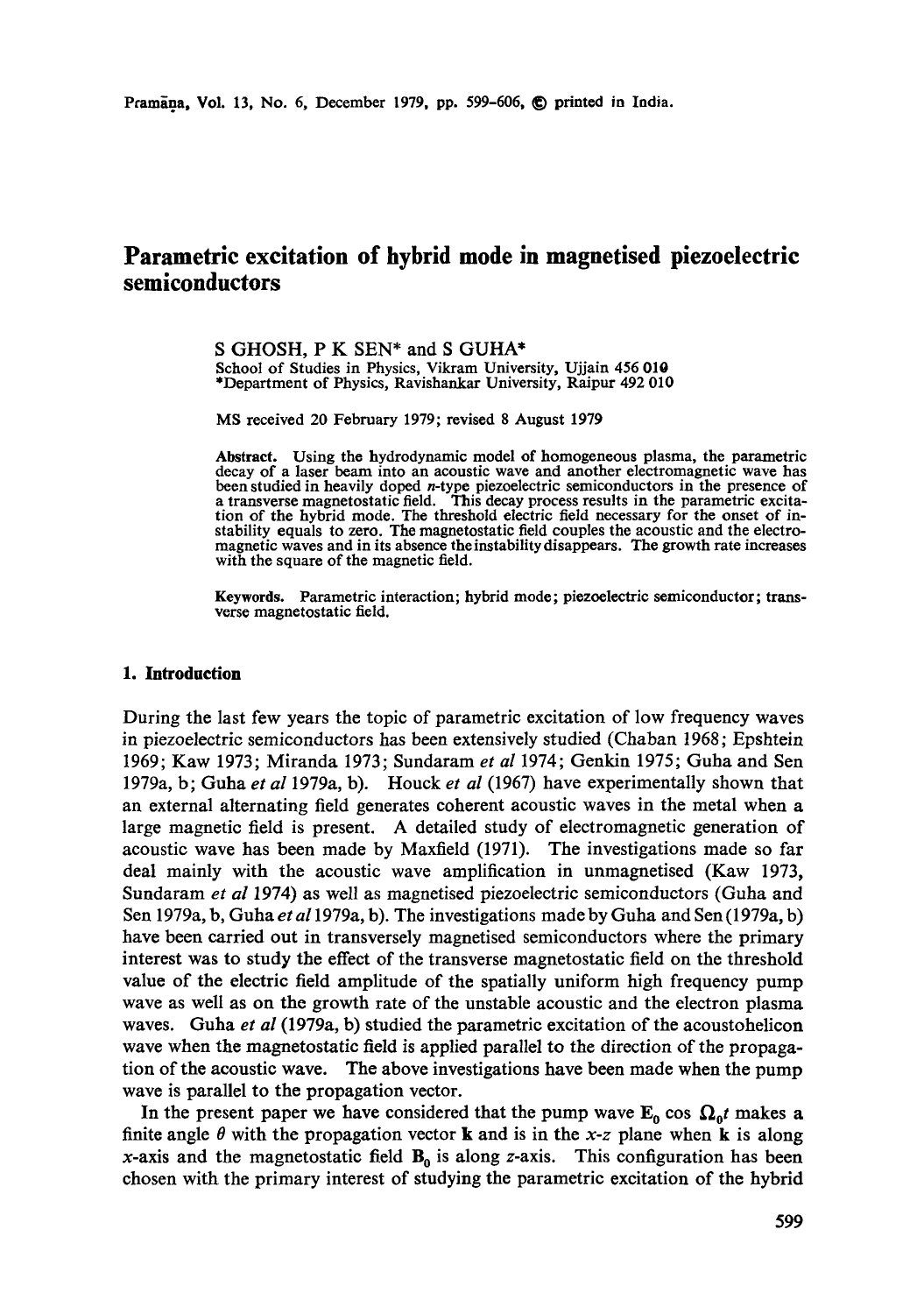mode. The analysis gives an interesting result that for  $B_0 \neq 0$ , the threshold value of the pump electric field necessary for the onset of instability of the hybrid mode is zero and for a finite value of the electric field amplitude, we get a considerable growth rate of the unstable mode which is quite different from the results of the earlier investigations (where a large electric field amplitude of the order of  $10^6$  Vm<sup>-1</sup> was necessary for the onset of instability of the acoustic and the electron-plasma modes).

#### **2. Dispersion relation**

We use hydrodynamic model of a homogeneous one-component (electron) plasma of infinite extent in a piezoelectric semiconductor in the region  $kl \leq 1$  where k is the acoustic wave number and 1 is the electron mean free path. The wave vector  $\bf{k}$ is taken to be along x-axis, the magnetostatic field  $B_0$  along z-axis and the spatially uniform high frequency oscillatory electric field  $\mathbf{E}_0$  cos  $\Omega_0 t$  makes an arbitrary angle  $\theta$ with the x-axis and is in the *x-z* plane. The system is not subjected to any static electric field.

We start with the following equations:

$$
\frac{\partial \mathbf{v_0}}{\partial t} + \nu \mathbf{v_0} = \frac{e}{m} (\mathbf{E_0} + \mathbf{v_0} \times \mathbf{B_0}), \qquad (1)
$$

$$
\rho \frac{\partial^2 u}{\partial t^2} = c \frac{\partial^2 u}{\partial x^2} - \beta \frac{\partial E}{\partial x},\tag{2}
$$

$$
\frac{\partial E}{\partial x} + \frac{ne}{\epsilon} - \frac{\beta}{\epsilon} \frac{\partial^2 u}{\partial x^2},\tag{3}
$$

$$
\frac{\partial n}{\partial t} + v_0 \frac{\partial n}{\partial x} + n_0 \frac{\partial v}{\partial x} = 0, \tag{4}
$$

and 
$$
\frac{\partial \mathbf{v}}{\partial t} + (\mathbf{v}_0 \cdot \nabla) \mathbf{v} = \frac{e}{m} (\mathbf{E} + \mathbf{v} \times \mathbf{B}_0) - \frac{k_B T}{m n_0} \nabla n - \nu \mathbf{v}.
$$
 (5)

Equation (1) is the zeroth-order equation of motion for electrons and shows that electrons will oscillate under the influence of the applied electric field. We assume  $\Omega_0$  (  $\approx \omega_p$ )  $\gg v$ . Equation (2) is the equation of elasticity theory describing the motion of the lattice in a piezoelectric crystal, u is the lattice displacement,  $\rho$  is the density of the crystal,  $c$  is the elastic constant and  $\beta$  is the piezoelectric coefficient. The spacecharge field  $E$  is determined by the Poisson equation (3) in which the second term on the right-hand side gives the piezoelectric contribution to polarisation,  $n$  is the electron density perturbation and  $\epsilon$  is the dielectric constant of the semiconductor. T is the electron temperature and has been assumed to be equal to the lattice temperature and  $k_B$  represents the Boltzmann's constant. Equations (4) and (5) are the continuity and momentum transfer equations for electrons respectively.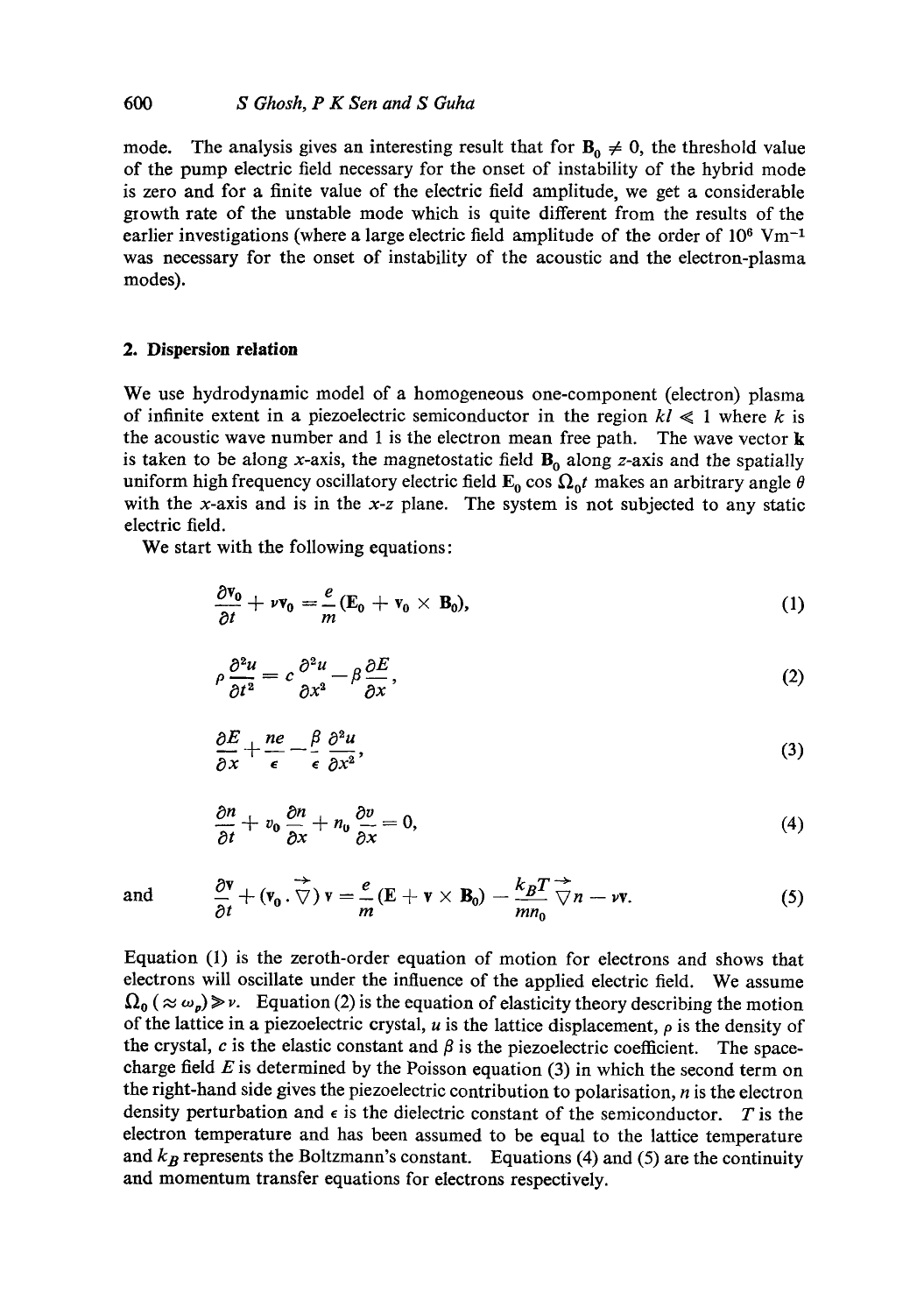We assume that the low frequency perturbations are proportional to the factor exp  $[i (\Omega t - kx)]$  and  $\Omega \leq v$  where v is the phenomenological electron collision frequency. We obtain the components of the perturbed velocity v using (5) as

$$
v_x = \frac{e}{m} \frac{\nu}{\nu^2 + \omega_c^2} \left[ b E_x + \frac{\omega_c}{\nu} E_y - i \frac{k^2 v_\theta^2}{\omega_p^2} \frac{\beta}{\epsilon} ku \right], \tag{6}
$$

and 
$$
v_y = \frac{e}{m} \frac{v}{v^2 + \omega_c^2} \left[ -\frac{\omega_c}{v} b E_x + E_y + i \frac{\omega_c}{v} \frac{k^2 v_\theta^2}{\omega_p^2} \frac{\beta}{\epsilon} ku \right]
$$
(7)

where  $b = 1 + k^2 v_\theta^2 / \omega_p^2$ ,  $\omega_p = (n_0 e / m\epsilon)^{1/2}$ 

is the electron plasma frequency,  $\epsilon = \epsilon_0 \epsilon_i$ ,  $\epsilon_i$  being the lattice dielectric constant,  $\epsilon_0$  is the absolute permittivity,  $n_0$  the equilibrium electron concentration,  $v_{\theta} = (k_B T/m)^{1/2}$  is the electron thermal velocity and  $\omega_c = -eB_0/m$  is the electron cyclotron frequency. The perturbed electron concentration  $n$  has two components associated with the fast and the slow mode represented by  $n_f$  and  $n_s$  respectively. These are obtained by using (1) and (3) to (5). Following the method of Guha *et al*  (1979a), we get

$$
\frac{\partial^2 n_f}{\partial t^2} + \nu \frac{\partial n_f}{\partial t} + \omega_R^2 n_f + \frac{\omega_p^2 \omega_c^2 b}{\nu^2 + \omega_c^2} n_f = i k n_s \bigg( \frac{e}{m} E_{0x} - \omega_c v_{0y} \bigg), \qquad (8)
$$

and 
$$
\frac{\partial^2 n_s}{\partial t^2} + \nu \frac{\partial n_s}{\partial t} + \omega_R^2 n_s + \frac{\omega_p^2 \omega_c^2 b}{\nu^2 + \omega_c^2} n_s
$$

$$
+\frac{n_0 e^2 \beta^2}{m \epsilon^2 \rho} \left[1+\frac{\omega_c^2}{\nu^2+\omega_c^2} \frac{k^2 v_\theta^2}{\omega_p^2}\right] k^2 +\frac{n_0 e^2 \beta^2}{m \epsilon^2 \rho} \left( \frac{2k^2}{\Omega^2-k^2 c_s^2-\beta^2 k^2/\rho \epsilon} \right)^2, \quad (9)
$$

in which  $\omega_R^2 = \omega_p^2 + k^2 v_q^2$  is the frequency for dispersive electron-plasma wave. In obtaining  $(8)$  and  $(9)$ , we have used  $(2)$  and  $(3)$  which yield

$$
u\left(\Omega^2 - k^2 c_s^2 - \frac{\beta^2 k^2}{\rho \epsilon}\right) = n \frac{e \beta}{\rho \epsilon},\tag{10}
$$

in which  $c_s = (c/\rho)^{1/2}$  is the sound velocity and the Poisson equation is written as

$$
\partial\,E_f/\partial\,x= en_f/\epsilon,\tag{11}
$$

and 
$$
\partial E_s/\partial x = (en_s/\epsilon) - (\beta/\epsilon) (\partial^2 u/\partial x^2).
$$
 (12)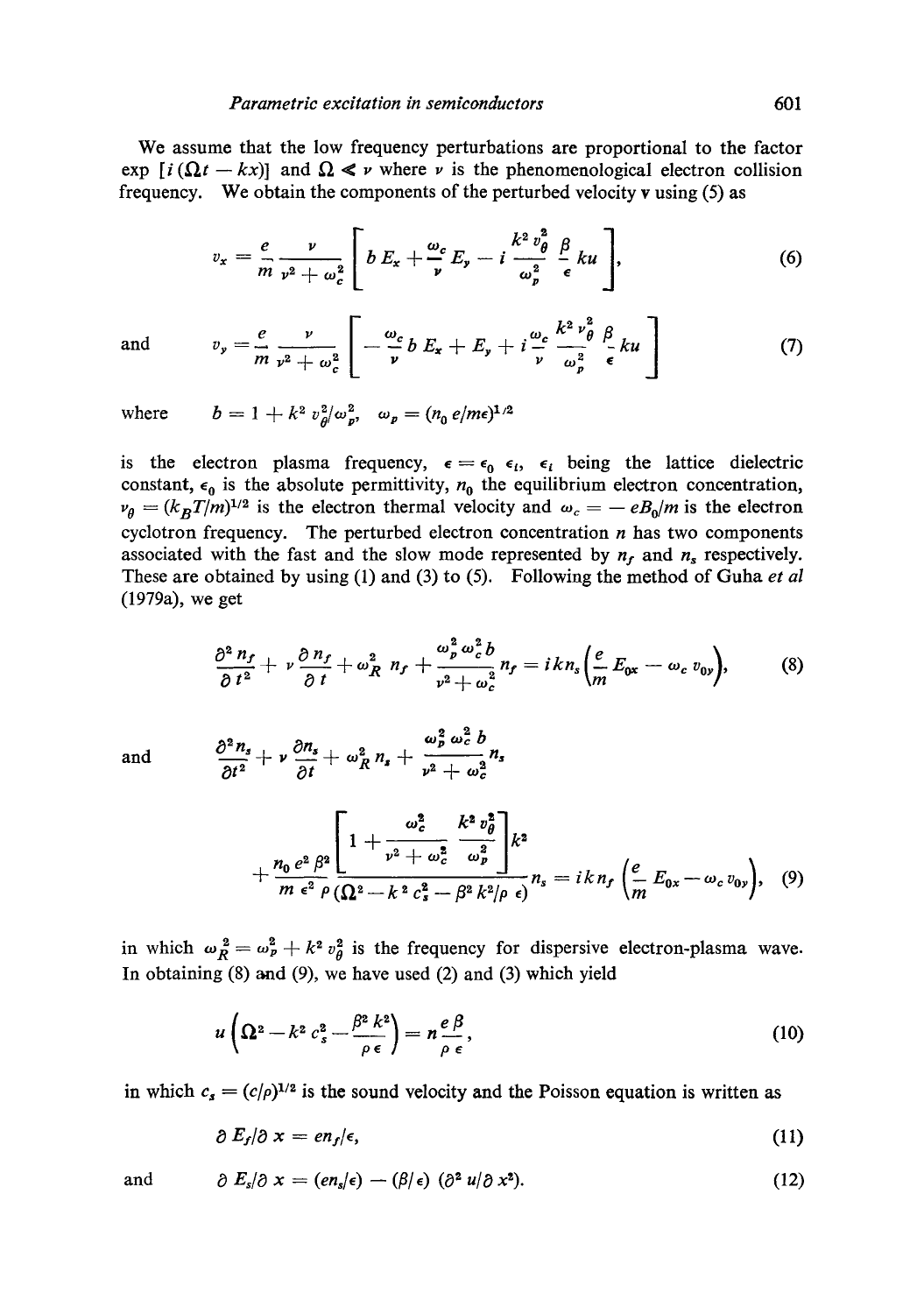The fast component of the perturbed electron concentration  $n_f$ , will have two components at side band frequencies  $(\Omega + \Omega_0)$  and  $(\Omega - \Omega_0)$ . Higher order components of the frequencies *viz.*,  $\Omega \pm p \Omega_0$  (where p is a positive integer and greater than 1) are negligible because they are non-resonant in contrast to that with  $p = 1$ .

Thus taking the proportionality of these forced waves as

$$
\exp [i \left\{ (\Omega \pm \Omega_0) t - kx \right\} ]
$$

one gets from equation (8)

$$
n_{r} = -i\frac{k n_{s} \tilde{E}}{\Omega_{0}} \bigg[ \frac{1}{\Omega - i\nu + \delta} - \frac{1}{\Omega - i\nu - \delta} \bigg], \tag{13}
$$

where 
$$
\vec{E} = \frac{e}{m} E_{0x} - \omega_c v_{0y}, \quad \delta = \Omega_0 - \overline{\omega}_R
$$

and 
$$
\overline{\omega}_R = \omega_R [1 + \omega_c^2/(\nu^2 + \omega_c^2)]^{1/2}.
$$

In obtaining (13) we have assumed that

$$
\Omega_{\scriptscriptstyle{0}} \! \approx \! \omega_{\scriptscriptstyle{\mathcal{P}}} \! \ ( \approx \! \omega_{\scriptscriptstyle{R}}) \! \gg \! \nu \gg \Omega
$$

and thus for such a case (known as collision-dominated plasma when  $\nu \geqslant \Omega$ ), one can write equation (13) in the simplified form as,

$$
n_f = -\frac{2 i \delta k n_s \overline{E}}{\Omega_0 (\nu^2 + \delta^2)}.
$$
 (14)

The r.f. current density can be obtained from the equation

$$
\mathbf{J} = e \left( n_0 \, \mathbf{v} + n \, \mathbf{v}_0 \right), \tag{15}
$$

where  $v_0$  is the zeroth-order velocity of the electrons. Using (1) the components of the zeroth-order velocity are given by

$$
v_{0x} = \frac{e}{m} \left( \frac{\overline{\Omega}_0}{\overline{\Omega}_0^2 + \omega_c^2} \right) E_0 \cos \theta,
$$
  

$$
v_{0y} = -\frac{e}{m} \left( \frac{\omega_c}{\overline{\Omega}_0^2 + \omega_c^2} \right) E_0 \cos \theta,
$$

and

$$
v_{0z} = \frac{e}{m \ \overline{\Omega}_0} E_0 \sin \theta,
$$

where  $\overline{\Omega}_0 = \nu + i \Omega_0$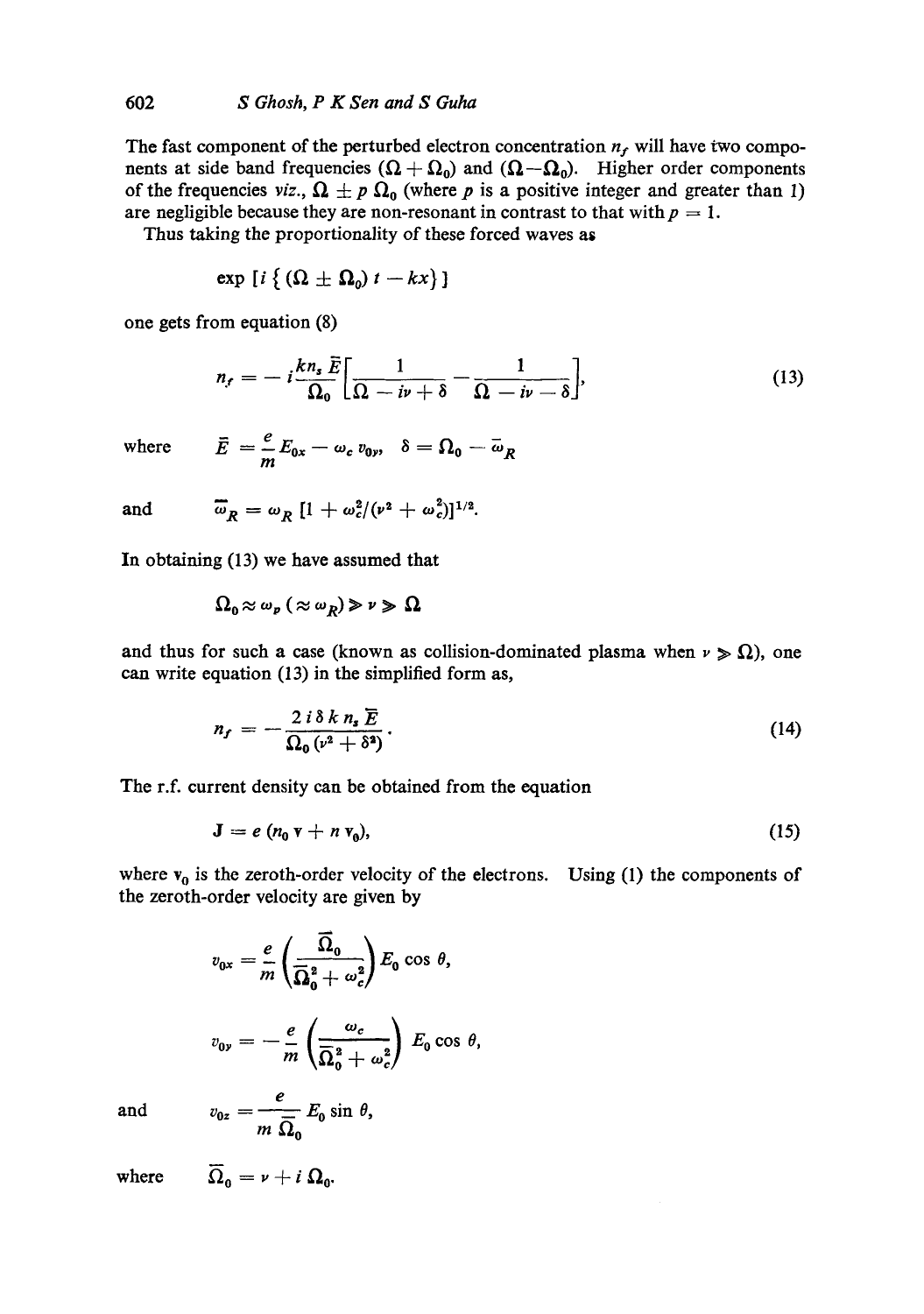The forced waves will have two components of the velocity and the concentration, i.e.,  $n = n_s + n_f$  and  $\mathbf{v} = \mathbf{v}_s + \mathbf{v}_f$ .

Using these relations, one gets from equation (15)

$$
\mathbf{J} = e \left[ (\mathbf{v}_s + \mathbf{v}_f) n_0 + (n_s + n_f) \mathbf{v}_0 \right]. \tag{16}
$$

Using equation (14) we can have

$$
\mathbf{J} = e \left[ \left( \mathbf{v}_s + \mathbf{v}_f \right) n_0 + \left\{ 1 - \frac{2 i \delta k \overline{E}}{\Omega_0 \left( v^2 + \delta^2 \right)} \right\} n_s \mathbf{v}_0 \right]. \tag{17}
$$

Now from equation (10) we notice that the low frequency acoustic wave oscillation is related to the density perturbation component  $n_s$  and thus we obtain

$$
\mathbf{J} = e \left[ \left( \mathbf{v}_s + \mathbf{v}_f \right) n_0 + \left\{ 1 - \frac{2 i \delta k \bar{E}}{\Omega_0 \left( v^2 + \delta^2 \right)} \right\} \times \frac{\left( \Omega^2 - k^2 c_s^2 - \beta^2 k^2 / \rho \epsilon \right)}{\left( \beta e / \rho \epsilon \right)} \right] u \, \mathbf{v}_0. \tag{18}
$$

The current density perturbation J can be expressed in terms of the electric field perturbation E by using equations (6), (7) and Maxwell's equation

$$
\overrightarrow{\nabla} \times \mathbf{H} = \mathbf{J} + (\partial \mathbf{D}/\partial t), \qquad (19)
$$

which yields finally

$$
u=\frac{J_{\mathbf{x}}}{k\,\Omega\,\beta}-\frac{i}{k\,\Omega\,\beta}\left(\frac{k^{\mathbf{a}}}{\mu_{0}\,\Omega}-\epsilon\,\Omega\right)E_{\mathbf{x}},
$$

and consequently, after simplification one obtains the components of the r.f. current density as

$$
J_x = (1/P) \left[ \begin{array}{l} \left( \frac{\omega_p^2 \epsilon \nu}{\nu^2 + \omega_c^2} - i \nu_{ox} \frac{\rho \epsilon^2}{k \beta^2 \Omega^2} \left( \Omega^2 - k^2 c_s^2 - \frac{\beta^2 k^2}{\rho \epsilon} \right) \right. \\ \left. \left. \times \left( 1 - \frac{2i \delta k \overline{E}}{\Omega_0 (\nu^2 + \delta^2)} \right) \left( k^2 c_i^2 - \Omega^2 \right) \right\} E_x \right. \\ \left. + \left\{ \left( \omega_p^2 \epsilon \omega_c \right) / \left( \nu^2 + \omega_c^2 \right) \right\} E_y \right], \end{array} \tag{20}
$$

and 
$$
J_{y} = \frac{\omega_{p}^{2} \epsilon}{v^{2} + \omega_{c}^{2}} (-\omega_{c} E_{x} + v E_{y}),
$$
 (21)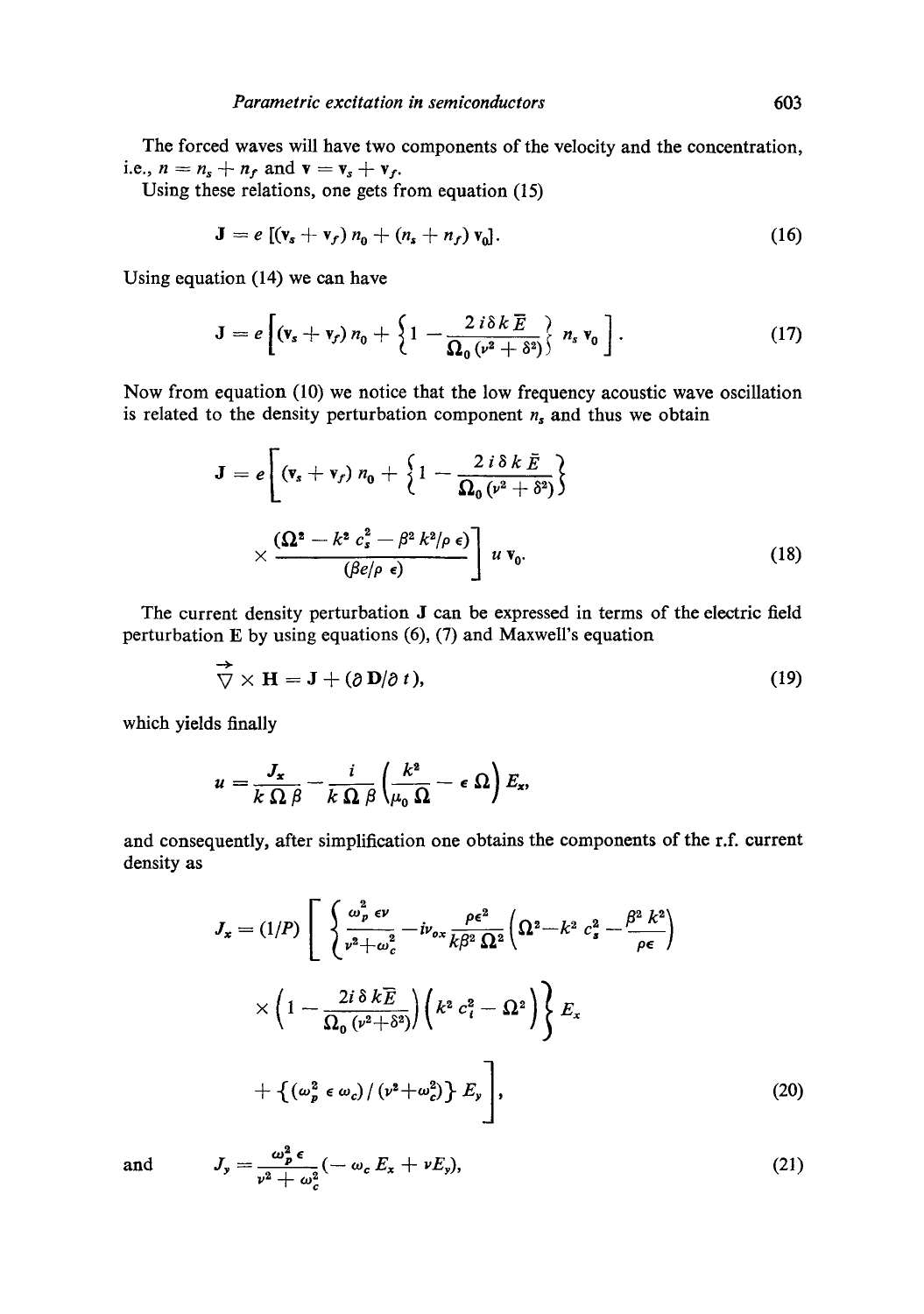*604 S Ghosh, P K Sen and S Guha* 

where 
$$
P = 1 - \{(v_{0x} \rho \epsilon)/(k\Omega \beta)\} \left(\Omega^2 - k^2 c_s^2 - \frac{\beta^2 k^2}{\rho \epsilon} \right) \left[1 - \frac{2i \delta k \overline{E}}{\Omega_0 (v^2 + \delta^2)}\right].
$$

The general wave equation is given by

$$
\mathbf{k} \times \mathbf{k} \times \mathbf{E} = i \, \Omega \, \mu_0 \, \mathbf{J} - \mathbf{E} \frac{\Omega^2}{c_i^2} \mathbf{E}.
$$
 (22)

Using (20) to (22) the dispersion relation is obtained as

$$
\left[k^2 c_l^2 - \Omega^2 + i \frac{\nu \omega_p^2 \Omega}{\nu^2 + \omega_c^2}\right] \left[\frac{\omega_p^2 \nu}{\nu^2 + \omega_c^2} - i \frac{\nu_{0x} k^2 c_l^2}{K^2 k c_s^2 \Omega^2} \left(\Omega^2 - k^2 c_s^2 - \frac{\beta^2 k^2}{\rho \epsilon}\right) \times \left(1 - \frac{2 i \delta k \overline{E}}{\Omega_0 (\nu^2 + \delta^2)}\right) + i \frac{\omega_p^4 \omega_c^2 \Omega}{(\nu^2 + \omega_c^2)^2} = 0,
$$
\n(23)

where  $K^2 = \beta^2/\epsilon$  c.

Equation (23) represents a general dispersion relation of a hybrid wave in the region  $kl \leq 1$  for piezoelectric semiconductors in the presence of a pump field and a transverse magnetostatic field.

## 3. Results and discussion

One may rewrite the dispersion relation (23) as follows:

$$
[k2 ci2 - \Omega2 + i v \Omega a2] [v a2 K2 k \Omega2 cs2 - i v0x k2 ci2
$$
  
× (\Omega<sup>2</sup> - k<sup>2</sup> c<sub>s</sub><sup>2</sup> - K<sup>2</sup> k<sup>2</sup> c<sub>s</sub><sup>2</sup>) A] + i a<sup>4</sup> \omega<sub>c</sub><sup>2</sup> \Omega<sup>3</sup> K<sup>2</sup> k c<sub>s</sub><sup>2</sup> = 0, (24)

where 
$$
a^2 = \omega_p^2/(\nu^2 + \omega_c^2) \text{ and } A = 1 - \frac{2 i \delta k E}{\Omega_0 (\nu^2 + \delta^2)}.
$$

In the absence of magnetostatic field i.e.,  $\omega_c = 0$  we obtain two independent modes given by

$$
k^2 c_l^2 - \Omega^2 + i \nu \Omega \, a^2 = 0,\tag{25}
$$

and 
$$
\nu a^2 K^2 k \Omega^2 c_s^2 - i v_{0x} k^2 c_l^2 (\Omega^2 - k^2 c_s^2 - K^2 k^2 c_s^2) A = 0.
$$
 (26)

It can be observed from equation (26) that for  $K = 0$  and  $E_0 = 0$  we get the usual dispersion relation for sound wave propagation  $\Omega^2 = k^2 c_s^2$  in isotropic medium.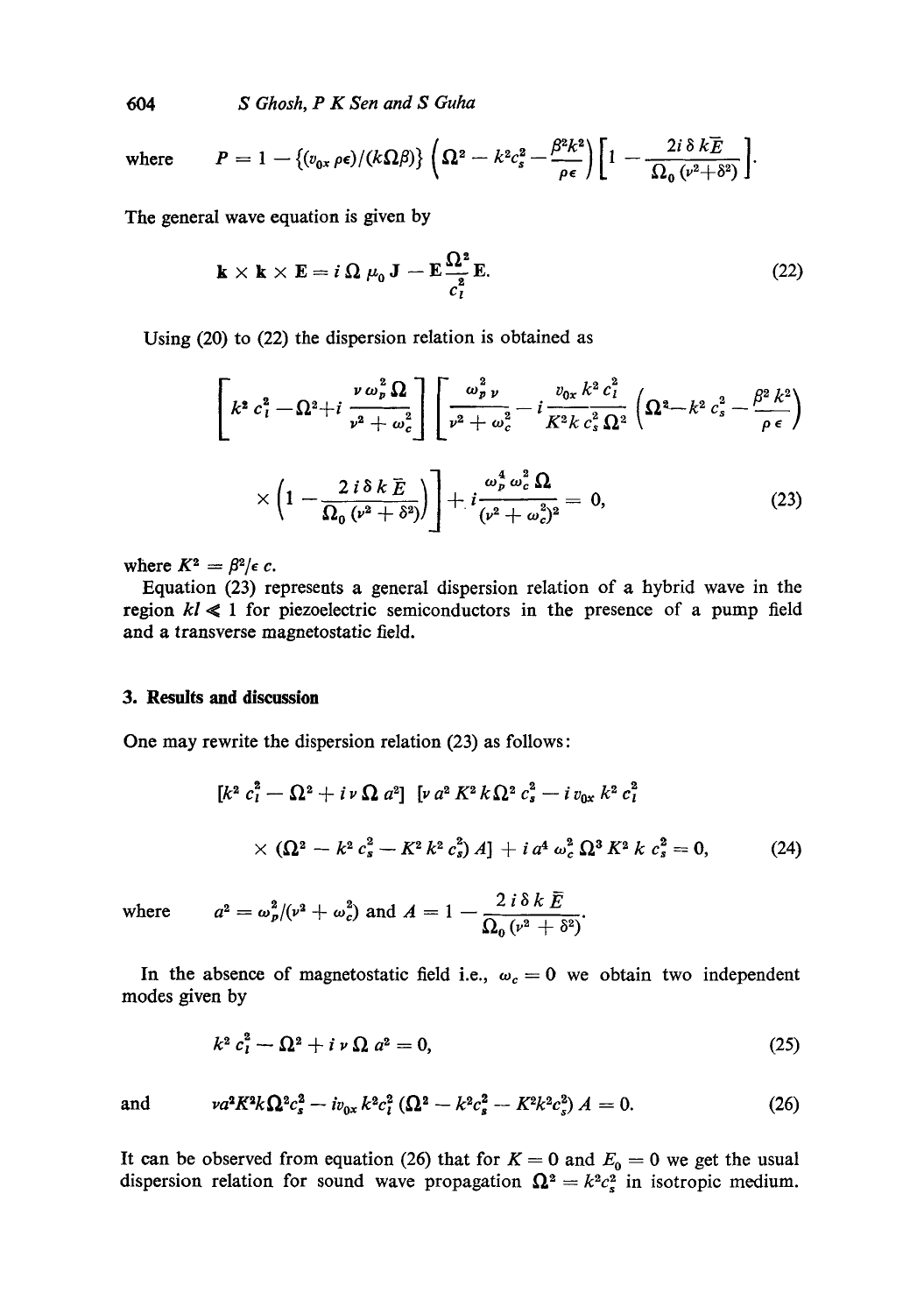Thus for  $K \neq 0$  and  $E_0 \neq 0$  we obtain from equation (24), under the assumption  $k^2c^2$   $\geqslant \Omega^2$ 

$$
(k^2c_l^2 + i\nu\Omega a^2) (\Omega^2 - k^2c_s^2) = \frac{k^2c_s^2}{kv_{0x}c_l^2A} [k^5c_l^4v_{0x}A + a^4\omega_c^2\Omega^3].
$$
 (27)

We now address ourselves to the principal point of this paper, the question of parametric excitation of hybrid mode in the presence of the high frequency oscillatory electric field. Equation (27) represents the general dispersion relation. In order to explore the possibility of instability, we solve the dispersion relation (27) for complex values of  $\Omega(-\Omega_r + i\Omega_i)$  with real positive values of the wave number k. It is well known that the propagating mode exhibits instability only when  $\Omega_i < 0$ . We assume that the phase velocity of the propagating mode  $v_{\phi} (= \Omega_r / k)$  is nearly equal to that of the acoustic wave  $c_s$  (i.e.,  $v_{\phi} \approx c_s$ ) and take the reasonable approximation  $k^2c_l^2 \gg v \Omega$  a<sup>2</sup> as  $kc_l \gtrsim \omega_0 \gg v \gg \Omega$  and  $a^2 \approx 1$  in a magnetoplasma with  $\omega_c \sim \omega_p$ . Under this condition, equating the imaginary parts of equation (27), one obtains

$$
\Omega_{i} = \frac{2K^{2}kc_{s}}{G}a^{4}\omega_{\bullet}^{2}c_{s}^{3}v_{0x}k^{2}c_{i}^{4}\left\{\frac{2\delta k\bar{E}}{\Omega_{0}(v^{2}+\delta^{2})}\right\},\tag{28}
$$

where

$$
G=(2v_{0x}k^2c_l^4)^2+\Big\{\frac{4v_{0x}k^2c_l^4\:\delta\:k\:\bar{E}}{\Omega_0(\nu^2+\delta^2)}\Big\}^2
$$

Equation (28) shows that the mode will be unstable  $(Q_t < 0)$  only when  $\delta < 0$ as all the other terms are positive. Thus we obtain the necessary condition of instability as

$$
\bar{\omega}_R > \Omega_0. \tag{29}
$$

The condition  $(29)$  can be satisfied easily in *n*-type semiconductors like *n*-InSb with electron concentration of the order of  $10^{22}$   $m^{-1}$  when the crystal is irradiated with a 1.06  $\mu$ m Nd: YAG laser. Equation (28) shows that the growth rate of the unstable mode varies as the square of the magnetostatie field. The equation further shows that in the absence of static magnetic field the instability disappears. Equation (28) gives zero threshold value of the high frequency oscillatory electric field. A similar threshold electric field value was reported by Sanuki and Schmidt (1977) while studying the parametric decay of lower hybrid wave into electromagnetic waves in gaseous plasmas.

The heating of the electrons due to the electric field  $E_0$  enters only through the thermal correction for dispersive electron-plasma wave. We have assumed  $kl \ll 1$ and  $\omega_p \gg \nu$ , therefore,  $k\lambda_D \ll 1$  where  $\lambda_D$  is the Debye wavelength. Thus one can assume  $k^2v_p^2 \ll \omega_p^2$  whence  $\omega_R$  becomes equal to  $\omega_p$  in the long wave length region.

## **4. Conclusions**

The present investigation dealt with the decay of a high frequency electromagnetic wave (pump) into a low frequency acoustic wave and another electromagnetic wave